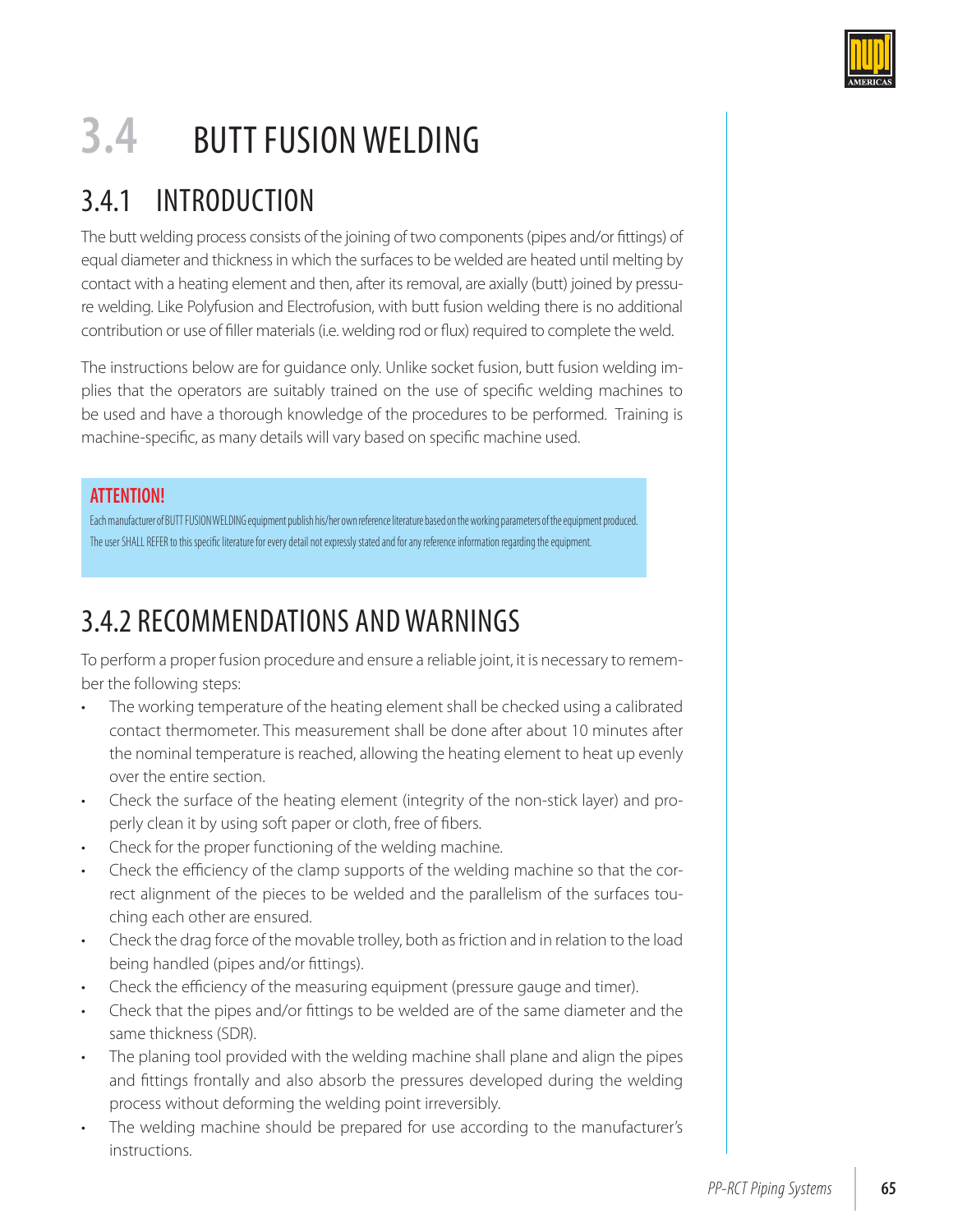

# 3.4.3 BUTT FUSION WELDING PROCEDURE



#### **PREPARATION FOR WELDING**

#### **Cleaning the surfaces**

Before positioning the parts to be welded, clean the welding area to remove any dust, grease or dirt.



#### **Locking the ends**

The pipes and/or fittings must be locked in the clamps of the welding machine so that the contact surfaces to be welded are aligned between them. The possibility of axial movement without significant friction shall be ensured by using rollers or oscillating suspensions to allow the pipe sliding to remove any mechanical stress from the clamps resulting from the weight of the locked pipes.

The pipes and/or fittings shall be positioned so as to contain the misalignment within 10%. To obtain this result, rotate at least one of the elements until the most favorable coupling condition is reached and/or the locking force exerted on the fastening systems of the clamps is not excessive as it could damage the surfaces of the components.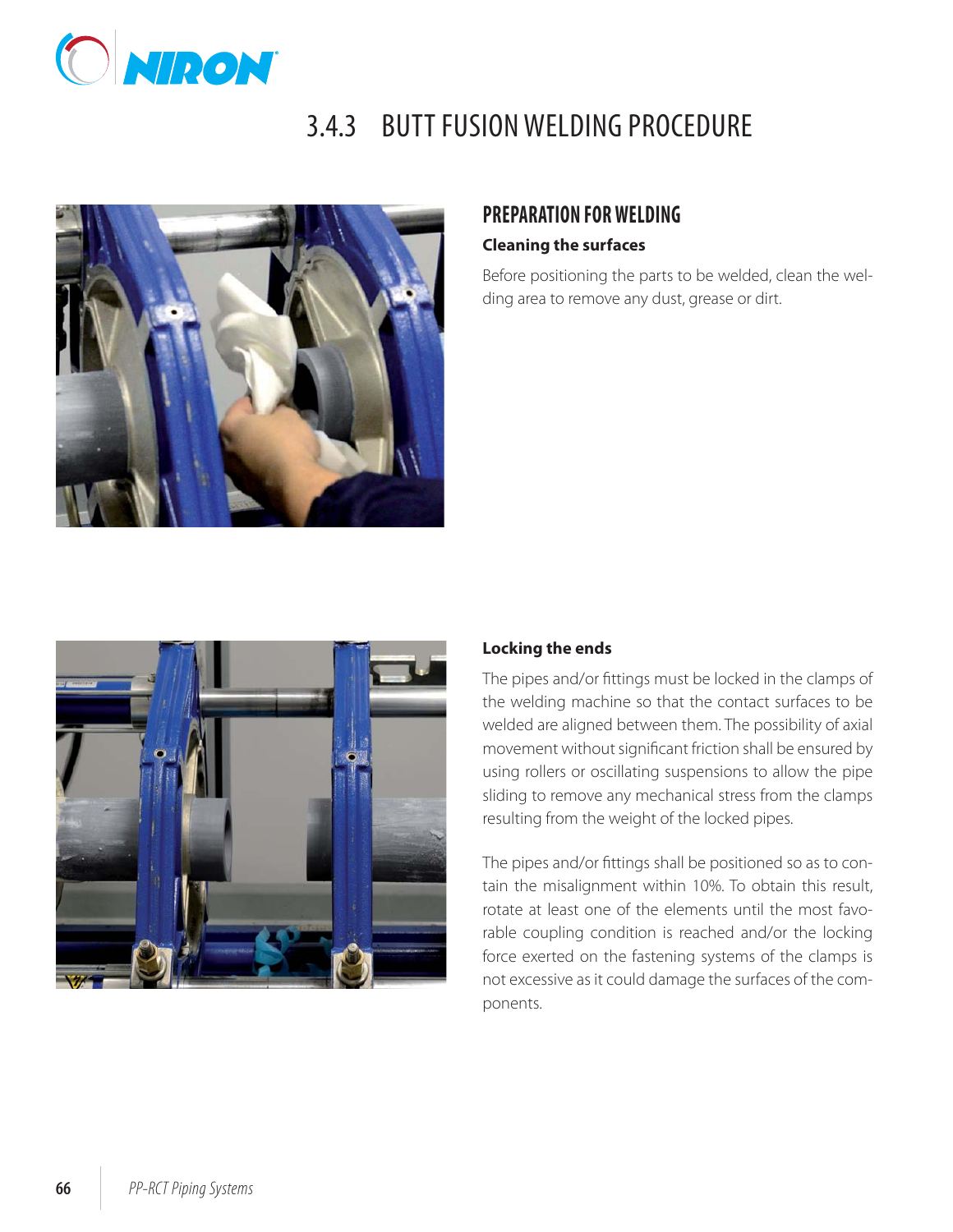

#### **Milling the edges to be welded**

The ends of the two components to be welded shall be planed to ensure adequate plane parallelism and to remove any trace of oxide.

The planing operation shall be carried out by bringing the parts close to each other only when the milling cutter inserted between them is working and by exerting gradual pressure such as not to stop the tool and prevent excessive heating of the surfaces in contact.

The planing chips must be formed continuously on both edges to be welded: otherwise, investigate the cause and repeat the process until the required result is reached.

The planer must be turned off only after the removal of the ends to be welded.

After the planing procedure is finished, planing chips shall be removed from the inner surface and the surrounding area of the elements to be welded, by using a brush or a clean cloth, free of fibers, fluff and lint and not synthetic, soaked in a suitable cleaning liquid (e.g. isopropyl alcohol, trichloroethane chlorothene). Do not use any solvent such as gasoline, denatured alcohol or trichlorethylene.

The planed surfaces shall not be touched or otherwise contaminated.

At the end of this phase, by bringing the two ends into contact, the space between the two edges must not exceed the value of 0.02 inches (0.5 mm), a value that is half way between 1/64th of an inch and 1/32nd of an inch (which is difficult to measure, but can be estimated by checking using the width of a sheet of standard thin 20 pound paper). The value referenced above is slightly less than the thickness of standard 20 pound paper).

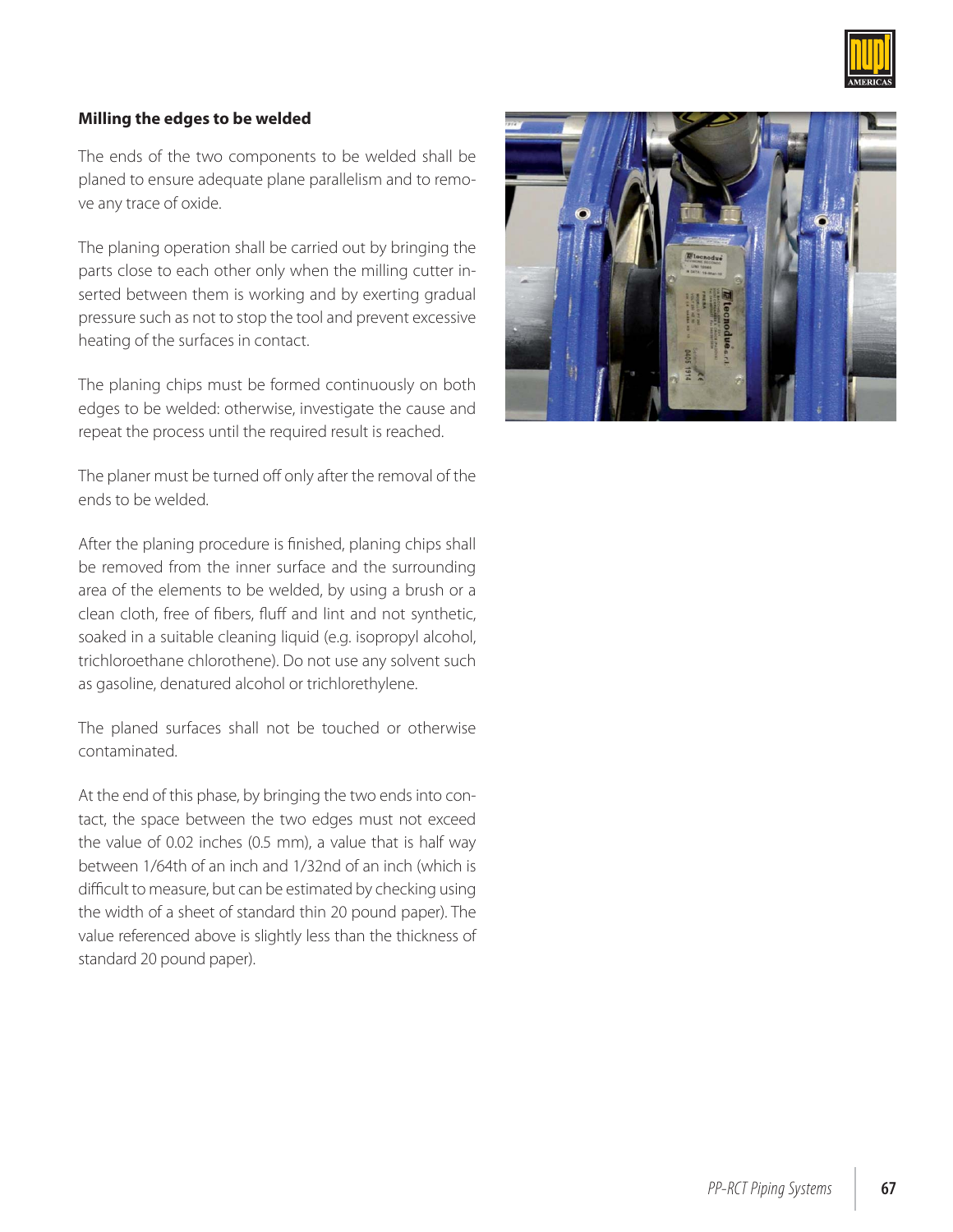

### **WELDING PROCEDURE**

#### **Welding procedure by means of contact heating elements**

The butt fusion welding of pipes and/or fittings by means of contact heating elements shall be carried out following the different steps of the welding procedure shown in the Figure below.

In particular:

- Phase 1 : Approaching and preheating
- Phase 2 : Heating
- Phase 3 : Removing the heating element
- Phase 4 : Reaching the welding pressure
- Phase 5 : Welding
- Phase 6 : Cooling

#### $0,10 N/mm^2$  $(\mathsf{P}_1 \!+\! \mathsf{P}_\dagger)$  $(P_5 + P_1)$ Pressure5  $6\phantom{.}6$  $(P_2)$  $0,01 \, \text{N/mm}^2$  $\overline{\mathcal{L}}$  $\overline{3}$ Δ  $t_{6}$ Time  $t<sub>2</sub>$  $t_A$ t, tι  $t_{5}$

#### **Legend**

- 1 Phase 1 : Approaching and preheating
- 2 Phase 2 : Heating
- 3 Phase 3 : Removing the heating element
- 4 Phase 4 : Reaching the welding pressure
- 5 Phase 5 : Welding
- 6 Phase 6 : Cooling



### **WELDING PHASES**

#### **Phase 1: Approaching and preheating**

Place the heating element on the welding machine, taking care to insert it properly in order to ensure its stability on the supports of the machine base.

Place the edges close to the heating element and apply the initial welding force [pressure ( $P1 + Pt$ )] for a time t1 and wait until the bead has reached height h on both welding edges, as shown in Table 2 (pages 70, 71).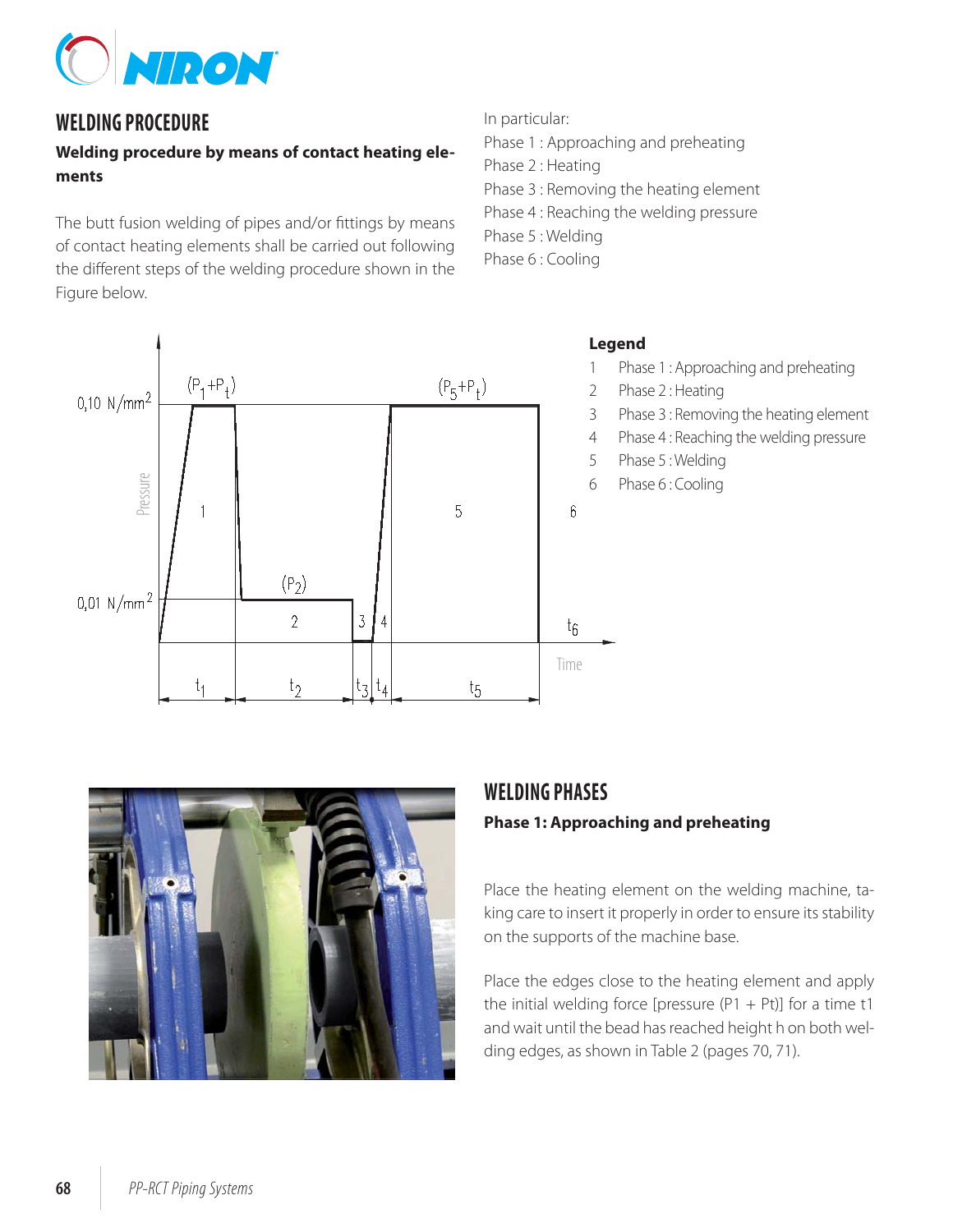#### **Phase 2: Heating**

Once the bead has reached height h, the contact pressure between the edges and the heating element is reduced to a low enough pressure to insure contact with the heating element during the heating phase.

Keep the parts in contact with the heating element for the time t2 (Table 2).

#### **Phase 3: Removing the heating element**

Remove the heating element, making sure not to damage the edges of the two parts to be welded.

The removal must be rapid to avoid excessive cooling of the heated edges. The Changeover Time t3, is reported in seconds, is the amount of time from the removal of the heating element to the contact with the edges (phase 4). The maximum allowable changeover time varies according to wall thickness as shown in Table 2.

#### **Phase 4: Reaching the welding pressure**

Once the heating element has been removed, bring the edges into contact. Gradually increase pressure until the value ( $P5 + Pt$ ) (phase 5) is reached so as to prevent excessive leakage of melted material from the edges in contact. Reaching the final welding force [welding pressure (P5 + Pt)] must take the amount of time t4 shown in Table 2.

#### **Phase 5: Welding**

Keep the edges in contact under pressure (P5 + Pt) for a time t5, expressed in minutes, as shown in table 2, unless the welding is performed in-line (e.g. on a pipe rack, on pipe hangers, performed on a vertical line, etc.) in which case the full welding time t6 must be observed while the pipes are clamped.

#### **Phase 6: Cooling**

Once the welding time is over (phase 5), the welded joint can be removed from the welding machine, without being subjected to significant stress. Allow the welded joint to completely cool to ambient temperature.







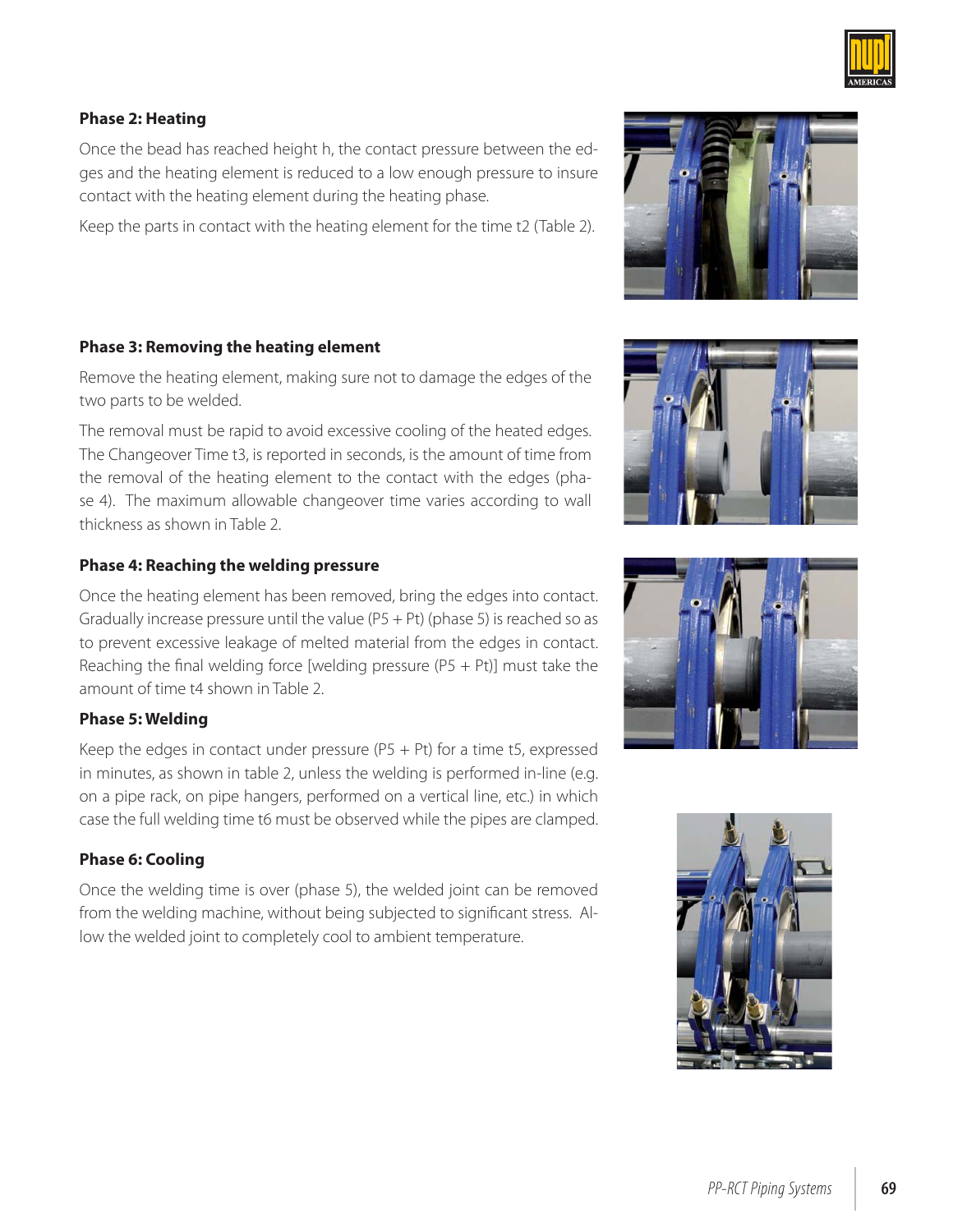

## 3.4.4 BUTT FUSION WELDING PARAMETERS

### **TABLE 2: BUTT WELDING PARAMETERS FOR NIRON PP-RCT PIPING**

| <b>SIZE OF PIPE</b>      | <b>SDR</b> | <b>INITIAL</b><br><b>WELDING</b><br><b>FORCE</b><br><b>LBS</b> | <b>INITIAL</b><br><b>BEAD</b><br><b>SIZE</b><br><b>INCHES, h</b> | <b>HEAT SOAK</b><br><b>TIME</b><br>SECONDS,<br>t2 | <b>MAX</b><br><b>CHANGE</b><br><b>OVER TIME,</b><br>t3<br>$\mathsf{s}$ | <b>REACH</b><br><b>FULL WELD</b><br>PRESSURE,<br>t4<br>S | <b>WELDING</b><br><b>FORCE</b><br><b>LBS</b> | <b>NORMAL</b><br><b>COOLING</b><br><b>TIME</b><br>MINUTES,<br>t5 | <b>IN-LINE</b><br><b>COOLING</b><br><b>TIME</b><br>MINUTES,<br>t6 |
|--------------------------|------------|----------------------------------------------------------------|------------------------------------------------------------------|---------------------------------------------------|------------------------------------------------------------------------|----------------------------------------------------------|----------------------------------------------|------------------------------------------------------------------|-------------------------------------------------------------------|
| 2" (63 mm)               | 7.3        | 33                                                             | 1/32                                                             | 197                                               | 5                                                                      | $\,6\,$                                                  | 33                                           | 3.5                                                              | 12                                                                |
| $2\frac{1}{2}$ " (75 mm) | 7.3        | 47                                                             | 1/32                                                             | 221                                               | $\,6\,$                                                                | $\overline{7}$                                           | 47                                           | 4.5                                                              | 14                                                                |
| $3"$ (90 mm)             | 7.3        | 68                                                             | 1/32                                                             | 249                                               | $\overline{7}$                                                         | 11                                                       | 68                                           | $5\phantom{.0}$                                                  | $20\,$                                                            |
| $4"$ (110 mm)            | 7.3        | 101                                                            | 1/32                                                             | 283                                               | 8                                                                      | $\boldsymbol{9}$                                         | 101                                          | 6.5                                                              | 24                                                                |
| $5"$ (125mm)             | 7.3        | 130                                                            | 1/32                                                             | 307                                               | $\boldsymbol{9}$                                                       | 16                                                       | 130                                          | 7.5                                                              | 27                                                                |
| $6"$ (160 mm)            | 7.3        | 214                                                            | $1/16$                                                           | 359                                               | $10\,$                                                                 | 19                                                       | 214                                          | 9.5                                                              | 34                                                                |
| $8"$ (200 mm)            | 7.3        | 334                                                            | $1/16 - 3/32$                                                    | 411                                               | 11                                                                     | 23                                                       | 334                                          | 12                                                               | 41                                                                |
| $10"$ (250 mm)           | 7.3        | 522                                                            | $1/16 - 3/32$                                                    | 460                                               | 13                                                                     | 27                                                       | 522                                          | 15                                                               | 51                                                                |
| 12" (315 mm)             | 7.3        | 828                                                            | 3/32                                                             | 519                                               | $16\,$                                                                 | 37                                                       | 828                                          | 18                                                               | 62                                                                |
| 14" (355 mm)             | 7.3        | 1053                                                           | 3/32                                                             | 552                                               | 17                                                                     | 42                                                       | 1053                                         | 21                                                               | 69                                                                |
|                          |            |                                                                |                                                                  |                                                   |                                                                        |                                                          |                                              |                                                                  |                                                                   |
| 2" (63 mm)               | 9          | 28                                                             | 1/32                                                             | 175                                               | 5                                                                      | $\,6\,$                                                  | 28                                           | $\mathbf 3$                                                      | 12                                                                |
| $2\frac{1}{2}$ " (75 mm) | 9          | 40                                                             | 1/32                                                             | 195                                               | $\,6\,$                                                                | $\overline{7}$                                           | 40                                           | 3.5                                                              | 12                                                                |
| 3" (90 mm)               | 9          | 56                                                             | 1/32                                                             | 217                                               | $\overline{7}$                                                         | $\boldsymbol{9}$                                         | 56                                           | $\overline{4}$                                                   | 14                                                                |
| $4"$ (110 mm)            | 9          | 84                                                             | 1/32                                                             | 249                                               | $\overline{7}$                                                         | 11                                                       | 84                                           | $\overline{5}$                                                   | $20\,$                                                            |
| $5"$ (125mm)             | 9          | 109                                                            | 1/32                                                             | 268                                               | $\, 8$                                                                 | 13                                                       | 109                                          | $\,6\,$                                                          | 23                                                                |
| $6"$ (160 mm)            | 9          | 179                                                            | 1/32                                                             | 315                                               | $\boldsymbol{9}$                                                       | 16                                                       | 179                                          | $\overline{7}$                                                   | 28                                                                |
| $8"$ (200 mm)            | 9          | 279                                                            | 1/16                                                             | 361                                               | $10\,$                                                                 | 19                                                       | 279                                          | $\boldsymbol{9}$                                                 | $35\,$                                                            |
| 10" (250 mm)             | 9          | 436                                                            | $1/16 - 3/32$                                                    | 413                                               | 11                                                                     | 23                                                       | 436                                          | 12                                                               | 42                                                                |
| $12"$ (315 mm)           | 9          | 692                                                            | $1/16 - 3/32$                                                    | 468                                               | 13                                                                     | 28                                                       | 692                                          | 15                                                               | 52                                                                |
| 14" (355 mm)             | 9          | 880                                                            | 3/32                                                             | 497                                               | 14                                                                     | $34\,$                                                   | 880                                          | 17                                                               | 58                                                                |
|                          |            |                                                                |                                                                  |                                                   |                                                                        |                                                          |                                              |                                                                  |                                                                   |
| 2" (63 mm)               | 11         | 23                                                             | 1/64                                                             | 156                                               | $\overline{5}$                                                         | $\,6\,$                                                  | 23                                           | 2.5                                                              | $\boldsymbol{9}$                                                  |
| $2\frac{1}{2}$ " (75 mm) | 11         | 33                                                             | 1/64                                                             | 172                                               | $\,6\,$                                                                | $\overline{7}$                                           | 33                                           | $\mathfrak{Z}$                                                   | $\boldsymbol{9}$                                                  |
| $3"$ (90 mm)             | 11         | 47                                                             | 1/32                                                             | 192                                               | $\,6\,$                                                                | $\, 8$                                                   | 47                                           | $\mathbf{3}$                                                     | $9\,$                                                             |
| $4"$ (110 mm)            | 11         | 71                                                             | 1/32                                                             | 217                                               | $\overline{7}$                                                         | $\boldsymbol{9}$                                         | 71                                           | $\overline{4}$                                                   | 11                                                                |
| $5"$ (125mm)             | 11         | 92                                                             | 1/32                                                             | 237                                               | $\overline{7}$                                                         | 11                                                       | 92                                           | $5\phantom{.0}$                                                  | 12                                                                |
| $6"$ (160 mm)            | 11         | 149                                                            | 1/32                                                             | 277                                               | $\bf 8$                                                                | 13                                                       | 149                                          | $\,6\,$                                                          | 24                                                                |
| $8"$ (200 mm)            | 11         | 233                                                            | 1/32                                                             | 320                                               | $9\,$                                                                  | 17                                                       | 233                                          | 7 <sup>1</sup>                                                   | 29                                                                |
| 10" (250 mm)             | 11         | 365                                                            | 1/16                                                             | 366                                               | $10\,$                                                                 | $19$                                                     | 365                                          | $9\,$                                                            | $35\,$                                                            |